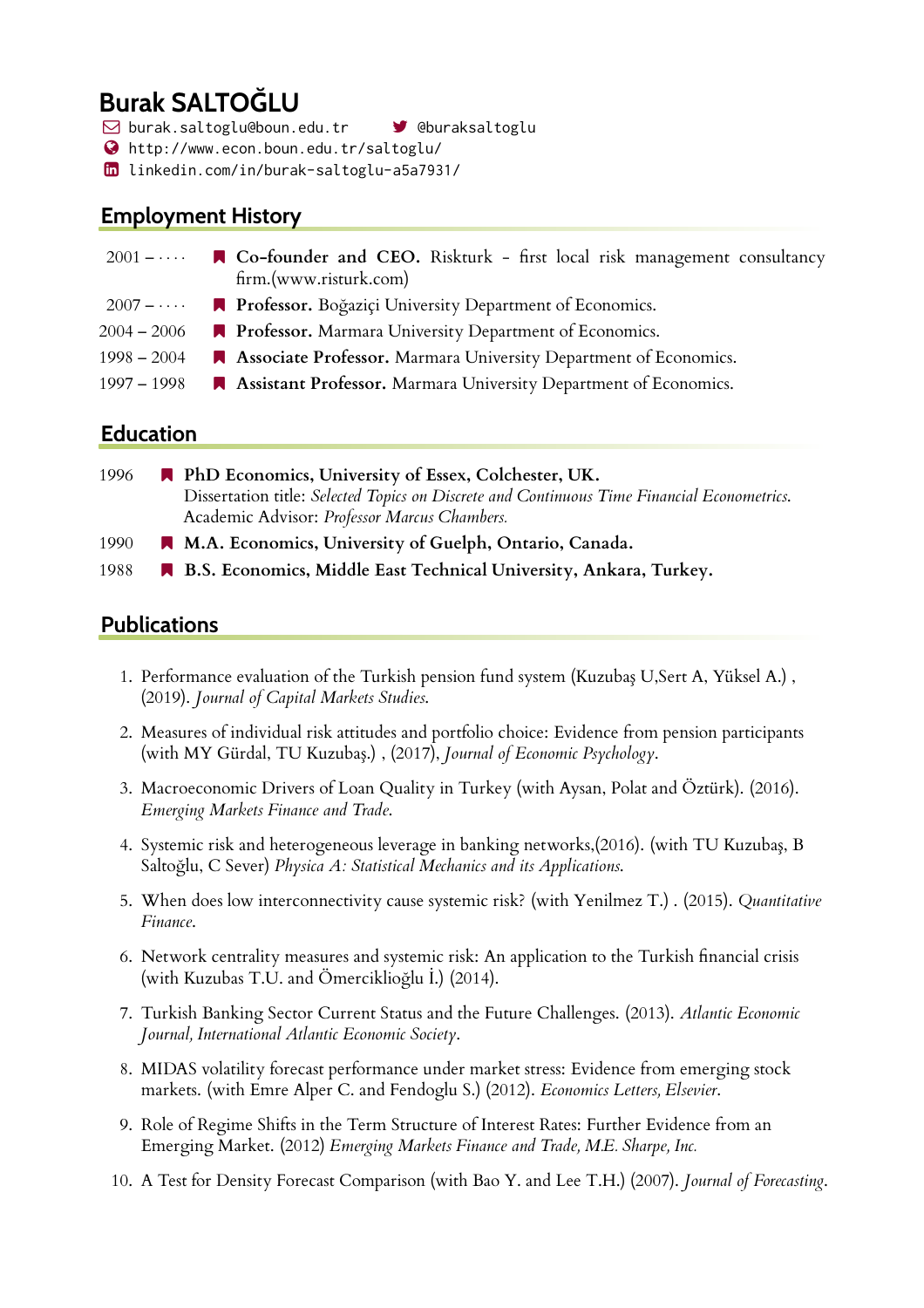- 11. An Empirical Comparison of Interest Rates Using An Interest Rate Model and Nonparametric Methods (with Nowman B.) (2007). *Applied Economic Letters*.
- 12. Evaluating VaR Models in Emerging Markets: A Reality Check (with Bao Y. and Lee T.H.) (2006). *Journal of Forecasting*.
- 13. Emerging Markets in Financial Crisis: Capital Flows, Savings, Debt and Banking Reform. (2006). *World Economy*.
- 14. Comparing Continuous Time and Nonparametric Modelling in US Interest Rate Models (with Nowman B.) (2003). *International Review of Financial Analysis*.
- 15. Comparing Forecasting Ability of Parametric and Non-parametric Methods: An Application with Monthly Canadian Interest Rates. (2003). *Applied Financial Economics*.
- 16. Assessing the Risk Forecats For Japanese Stock Market (with Lee T.H.) (2002). *Japan and the World Economy*.
- 17. Intraday Volatility Modeling of Stock Returns: An Evidence from an Emerging Market (with Kayacan B. and Stengos T.) (2002). *International Journal of Business and Economics*.
- 18. Estimation of Continuous Time Portfolio Selection Model: An Application with UK Data. (2000). *Empirical Economics*.
- 19. Speed of Adjustment Towards Equilibrium An Application with US Stock Price and Dividends. (1998). *Applied Financial Economics*.

### **Citations as of 2021**

1020 Citations: *Google Scholar*, 250 Citations: *Science Citation Index*

### **Working papers**

- 1. Why is it so Difficult and Complex to Solve the Euro Problem? (with Yilmaz D.). (2013). *Centre for Growth and Business Cycle Research Discussion Paper Series, University of Manchester*.
- 2. Anatomy of a Market Crash: A Market Microstructure Analysis of the Turkish Overnight Liquidity Crisis (with Danielsson J.) (2003). *FMG Discussion Papers, Financial Markets Group, London School of Economics.*

#### **Books**

- 1. Financial Risk Management (in Turkish.). (2019). *forthcoming*
- 2. A Time Series Investigation of Capital Movements (with Berksoy T.). (1998). *ITO Publications*
- 3. Volatility of ISE Returns within the Context of Macroeconomic Fundamentals (with Gunes H.) (1998). *IMKB Publications*

#### **Work-in-progress**

- 1. How does pension fund investors invest? (with Kuzubaş T.U. and Gürdal M.Y.). (2019).
- 2. Portfolio Optimization with Machine Learning (with Yüksel A.). (2019).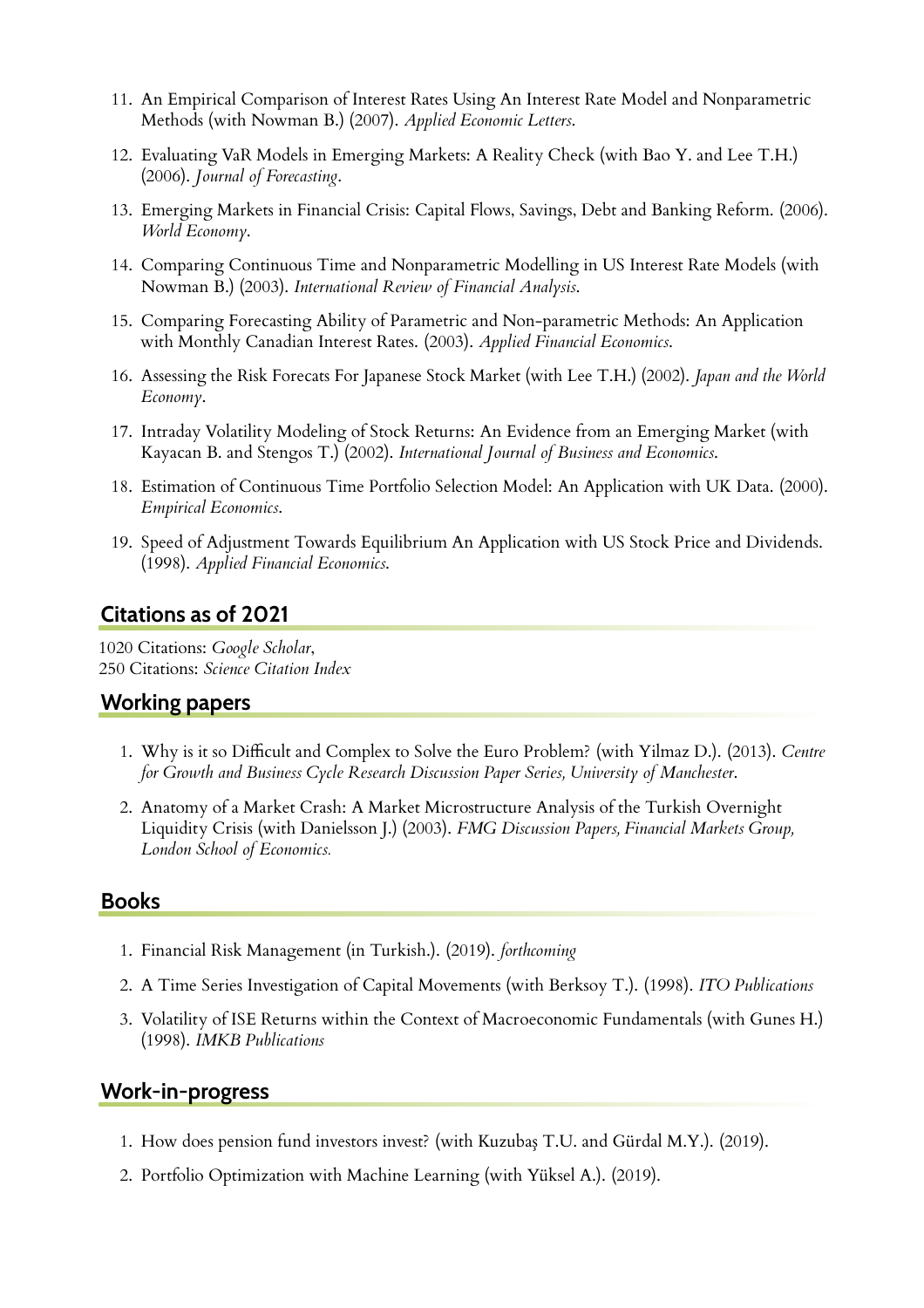# **Presentations**

## **Conference Presentations**

| 2016 | Experimental Economics Conference, Manhaim Germany                                                        |
|------|-----------------------------------------------------------------------------------------------------------|
| 2015 | 4th Symposium on Games and Decisions in Reliability and Risk,<br>Istanbul                                 |
| 2010 | Studies in Nonlinear Dynamics and Econometrics, Italy                                                     |
|      | Midwest Finance Association, Annual Meeting, Las Vegas                                                    |
|      | Society for Nonlinear Dynamics and Econometrics, Italy.                                                   |
| 2005 | EC2, Econometrics of Financial and Insurance Risks, Istanbul, Tur-<br>key                                 |
| 2003 | European Finance Association Annual Meeting, Glasgow, Scotland.                                           |
| 2002 | Forecasting Financial Markets, London, UK.                                                                |
|      | Asia Pacific Finance Meeting, Tokyo, Japan.                                                               |
|      | Econometric Society European Meeting, Venice, Italy                                                       |
| 2001 | Econometric Society, North American Summer Meeting, Mary-<br>land, USA.                                   |
|      | Econometric Society, Far Eastern Meeting, Kobe, Japan.                                                    |
|      | Econometric Society European Meeting, Lausenne, Switzerland                                               |
| 2000 | Institute for Forecasting Annual Meeting, Lisbon, Portugal.                                               |
| 1999 | Industrial Engineering and Operation Research Conference, Ank-<br>ara, Turkey.                            |
|      | Statistics and Econometrics Conference, Antalya, Turkey.                                                  |
| 1996 | Institute for Forecasting Annual Meeting, Istanbul, Turkey.                                               |
| 1994 | Econometric Society European Meeting, Maastricht, Netherlands                                             |
| 1993 | European Economic Assocation (Summer School on Real Effects<br>on Financial Economics), Helsinki, Finland |
| 1992 | Royal Economic Society Annual Meeting, York, UK                                                           |
|      |                                                                                                           |

## **Invited Talks**

| 2021 | $\blacksquare$ Yıldız University                      |
|------|-------------------------------------------------------|
| 2019 | ■ Canakkale 18 Mart University, Key Note Speaker      |
|      | 4th Insurance Conference, ODTÜ                        |
|      | <b>TOBB ETÜ, SPM</b>                                  |
| 2018 | $\blacksquare$ itü                                    |
| 2013 | Bahçeşehir University                                 |
| 2012 | Bilkent University                                    |
|      | International Atlantic Soceity                        |
|      | <b>N</b> Okan University                              |
|      | ■ City University of London                           |
| 2011 | $\blacksquare$ ODTÜ                                   |
| 2009 | Turkish Banking Association                           |
| 2008 | BDDK, Invited talk on Financial Crisis and Regulation |
| 2006 | <b>TTÜ</b> , İstanbul                                 |
|      |                                                       |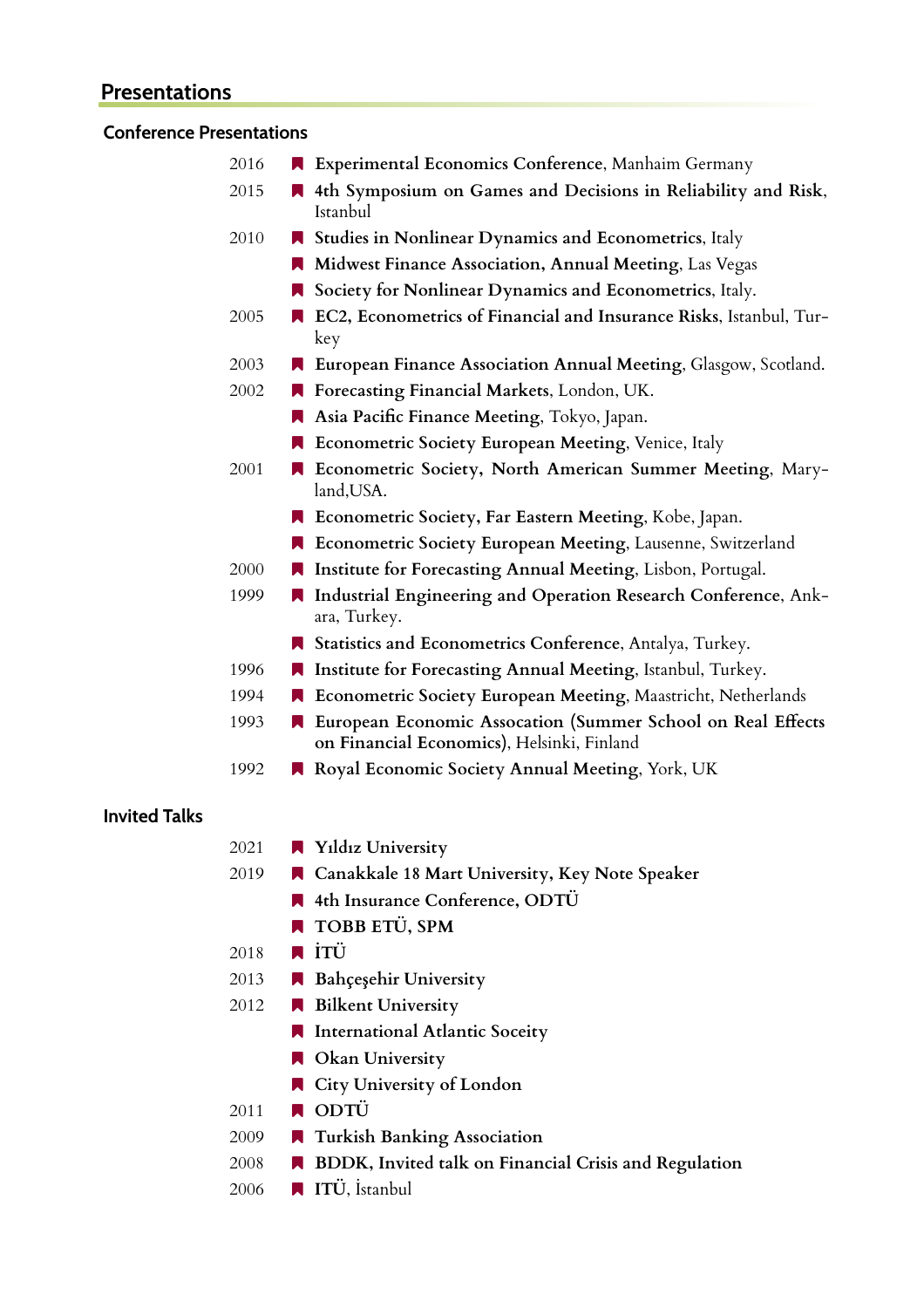|      | <b>R</b> Central Bank of Turkey                                                      |
|------|--------------------------------------------------------------------------------------|
| 2005 | Bank for International Settlements (BIS), BASEL Switzerland                          |
|      | <b>CORE, Belgium</b>                                                                 |
| 2004 | <b>BDDK</b>                                                                          |
|      | <b>METU</b> (Math Finance)                                                           |
| 2003 | University of Namur Belgium                                                          |
|      | Bogaziçi Univesity                                                                   |
| 2002 | Yeditepe University, Istanbul                                                        |
|      | Bogaziçi University Department of Financial Engineering, Istanbul,<br>Turkey         |
|      | <b>CORE, Belgium</b>                                                                 |
| 2001 | Athens University of Economics and Business                                          |
|      | University Carlos III de Madrid, Department of Econometrics and<br><b>Statistics</b> |
|      | Koç University, Department of Finance                                                |
| 2000 | Bilkent University, Ankara, Turkey                                                   |
|      | Undersecretariat of Treasury, Ankara, Turkey                                         |
|      | University of Guelph, Canada                                                         |
|      | University of California Riverside                                                   |
| 1996 | Bogaziçi University Istanbul, Turkey                                                 |
| 1995 | <b>R</b> Essex Universiy Colchester, UK                                              |

#### **Teaching Experience**

- 
- Undergraduate: **K** Econometrics; Money, Banking and Finance
	- Graduate: Risk Management; Applications of Machine Learning, Financial Econometrics; Derivative Markets; Topics on Empirical Finance.

#### **Professional and Executive Seminars**

- **N** Turkish Bankers' Association, Undersecretariat of Treasury, Ministry of Defence of Turkey.
- \$ In-house trainings on Derivative Pricing, ALM, Credit Risk, Fixed Income Mathematics, Liquidity Risk, Fund Performance Evaluation given at many institutions including AKBANK, Petrol Ofisi Total, Turkish Airllines, BDDK, TSKB, BNP-TEB, Garantibank, Garanti Pension, HSBC, Reuters, Vakifbank,YKB, SPK, Finansbank

#### **Financial Consultancy**

2001 – 2003 \$ **Tekstilbank**. Market Risk. 2002 – 2003 ■ **TEB**. Market Risk. 2005 **A TEB-BNP**. ALM and Balance Sheet and Prepayment Modelling. 2003 – 2004 \$ **Yapı Kredi Bank**. Asset and Liability Management, Market Risk. **Akbank**. Credit Risk. 2004 – 2005 \$ **Akbank**. Market Risk.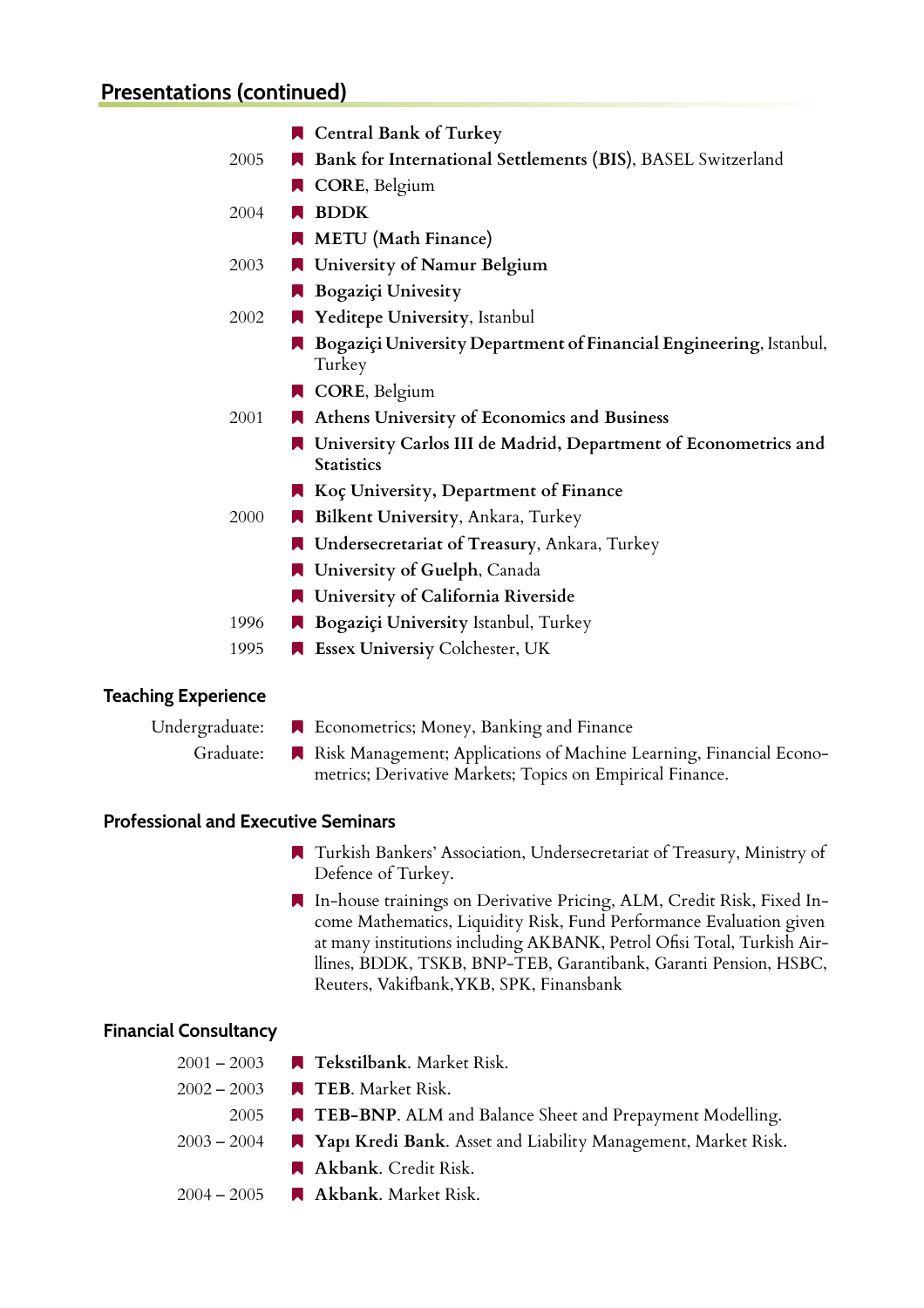| $2006 - 2009$       | Akbank. ALM and Liquidity Risk.                                                                     |
|---------------------|-----------------------------------------------------------------------------------------------------|
| $2007 - 2010$       | Ak Asset Management.                                                                                |
| $2008 - 2010$       | HSBC Asset Management.                                                                              |
| 2001                | Riskturk.                                                                                           |
| $2006 - 2009$       | <b>BDDK.</b>                                                                                        |
| 2014                | Undersecretariat of Treasury.                                                                       |
|                     | SPK. Technical Consultancy on Risk Management Regulation for Asset<br>Management firms.             |
| 2015                | Turkish Banking Association. Cost of Equity Estimation in the Turk-<br>ish Banking Industry.        |
| 2019                | Petrol Ofisi. Hedging Optimization.                                                                 |
| <b>Refereed for</b> |                                                                                                     |
|                     | European Economic Review.                                                                           |
|                     | Journal of Business and Economic Statistics.                                                        |
|                     | Econometric Review.                                                                                 |
|                     | Complexity                                                                                          |
|                     | North American Journal of Economics and Finance.                                                    |
|                     | Scottish Journal of Political Economy.                                                              |
|                     | Journal of Risk and Financial Managament.                                                           |
|                     | <b>A</b> Japan and the World Economy                                                                |
|                     | <b>Finance Research Letters</b>                                                                     |
|                     | Computational Statistics and Data Analysis                                                          |
|                     | International Journal of Economics and Business                                                     |
|                     | <b>Economic Modelling</b>                                                                           |
|                     | <b>R</b> Energy Economics                                                                           |
|                     | International Review of Financial Economics                                                         |
|                     | <b>Emerging Market Finance and Trade</b>                                                            |
|                     | Turkish Bankers' Association                                                                        |
|                     | Turkish Insurance Association                                                                       |
|                     | Central Bank Review                                                                                 |
|                     | Dogus University Journal                                                                            |
| Other experience    |                                                                                                     |
| 2014                | Organizer. Econometrics conference, Bogazici University.                                            |
| 2012                | Local Organizing Committee Member. Society for Nonlinear Dy-<br>namics and Econometrics Conference. |
| $2012 - \cdots$     | ■ Co-director. EconFin Executive Graduate program.                                                  |
| 2005                | Local Organizer. EC2, Econometrics of Financial and Insurance Risks                                 |

Conference. 2000 **• Moderator**. Nonparametric Forecasting of Exchange Rates, Turkish Bankers' Associaton.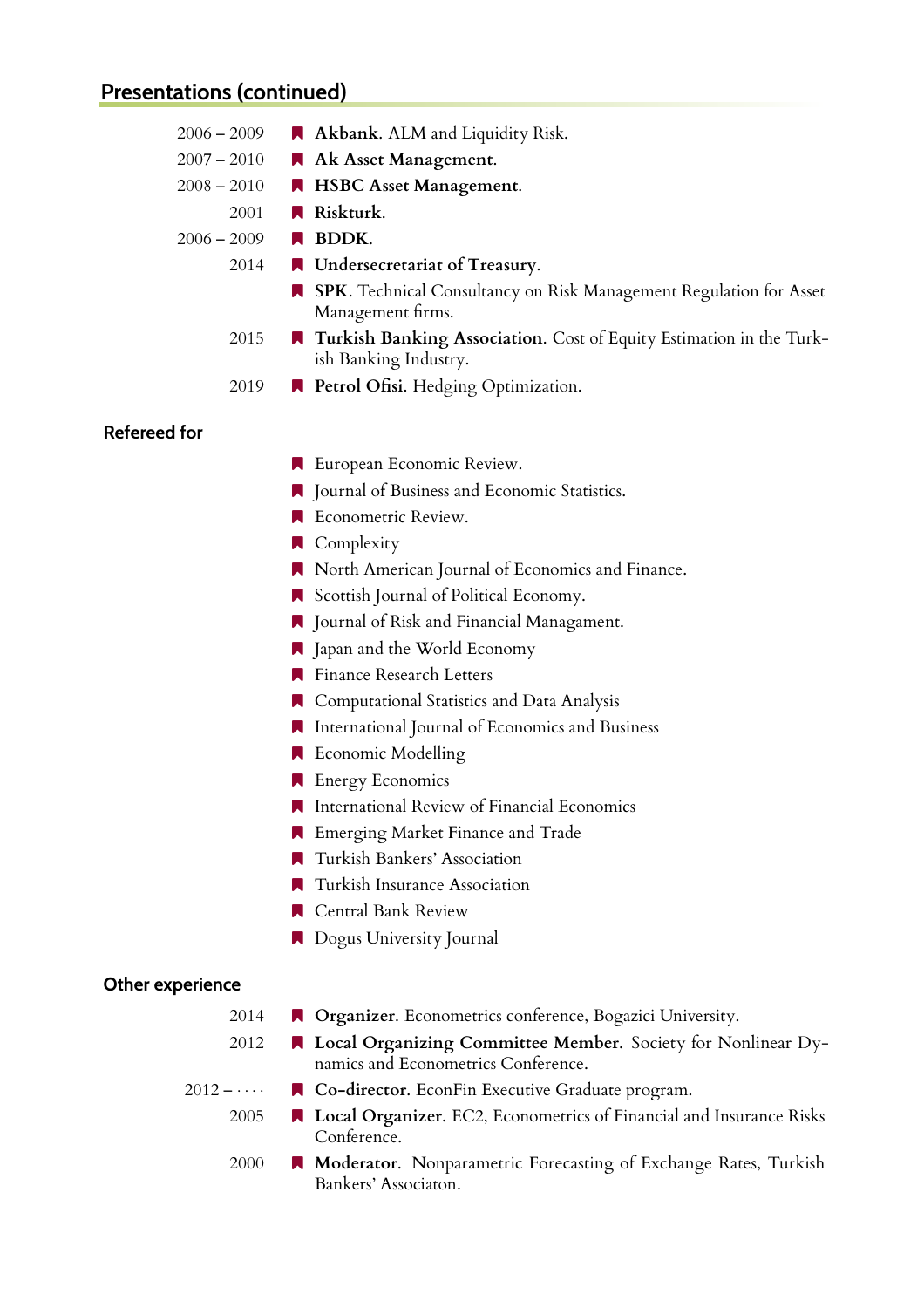| $1997 - 1999$          | <b>N</b> Coordinator of Financial Market Seminars. Executive Seminars,<br>Marmara University Research Foundation.             |
|------------------------|-------------------------------------------------------------------------------------------------------------------------------|
| 1998                   | Organizer. Nonparametric and Nonlinear Financial Models, Turkish<br>Bankers' Association.                                     |
| <b>Supervision</b>     |                                                                                                                               |
|                        | Bedii Çelik, A Two Stage Approach For Credit Risk Management (Yed-<br>itepe University), 1999.                                |
|                        | Murat Gencer Nonparametric Methods of Option Pricing, (Now at Paşa-<br>bahçe Risk management),1999.                           |
|                        | ■ Kurtuluş Cem Arısoy Modeling Liquidty Risk, (Yeditepe University),<br>2003                                                  |
|                        | Kivanç Eren, Interest Rate Risk and Asset Liability Management<br>Mehmet Murat Asri, The Use of Derivative Products in Turkey |
|                        | ■ Ercan Zorlu, Stock Market Volatility on ISE returns 2003                                                                    |
|                        | Elif Çakmakoğlu, Performance Evalution with Mutual Funds, 2010                                                                |
|                        | Taylan Yenilmez, Analyzing Systemic Risk with Financial Networks,<br>2008, Boğaziçi University (PhD Erasmus Institute)        |
|                        | Nazim Tamkoc, 2015, Statistical Arbitrage in Crude Oil Market, (now at<br>Arizona State University) 2016                      |
|                        | ■ Inan Kılıç, 2019, Systemic Risk Measurement in Turkeish Banking Crisis<br>2001, (now at Arizona State University) 2016      |
|                        | Batuhan Barlas, Systemic Risk and Capital Adequacy, (Garanti BBVA)<br>2019                                                    |
|                        | Ayberk Sert, 2021, Market Microstructure Analysis with Machine Learn-<br>ing, (Ongoing Finance PhD Student at HEC Montreal)   |
| <b>Memberships</b>     |                                                                                                                               |
|                        | <b>Econometric Society</b>                                                                                                    |
|                        | American Statistical Association                                                                                              |
|                        | American Finance Association                                                                                                  |
| <b>Media Apperance</b> |                                                                                                                               |
|                        | Bloomberght: Regular Commentator on Finance and Macroeconomics                                                                |
| <b>Awards, Grants</b>  |                                                                                                                               |
| 2014                   | Tubitak Research Grant On Inflation dynamics.                                                                                 |
| 2012                   | Boğaziçi University Research Grant.                                                                                           |
| 2001                   | Turkish Academy of Sciences Travel Grant.                                                                                     |
| 2000, 2002, 2003, 2004 | Marmara University Research Foundation International Publication Support<br>Award                                             |